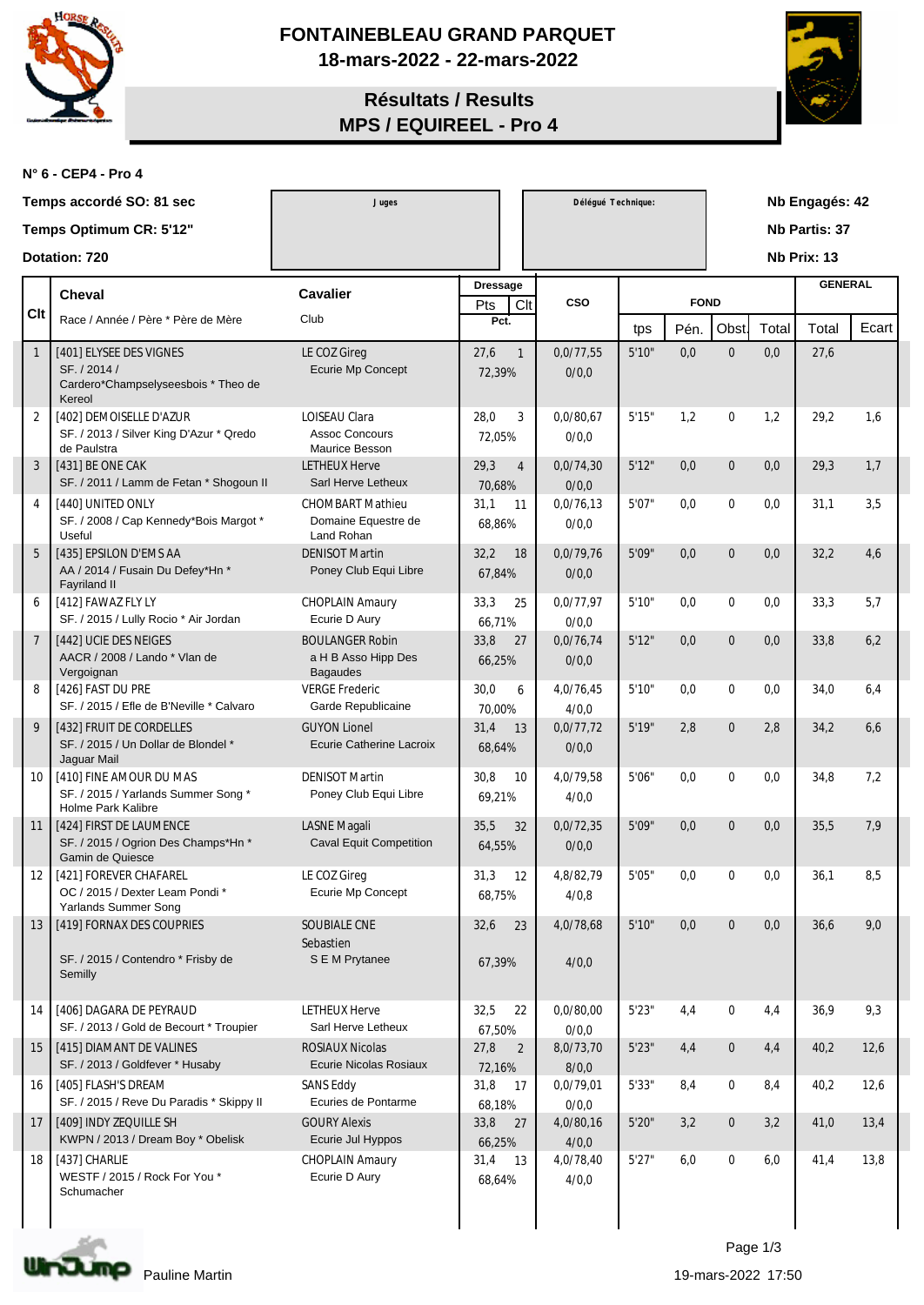## **N° 6 - CEP4 - Pro 4**

|     | Temps accordé SO: 81 sec<br>Temps Optimum CR: 5'12"                               | Juges                                                  |                    |                | Délégué Technique:   |        |             | Nb Engagés: 42<br><b>Nb Partis: 37</b><br>Nb Prix: 13 |       |                |       |  |
|-----|-----------------------------------------------------------------------------------|--------------------------------------------------------|--------------------|----------------|----------------------|--------|-------------|-------------------------------------------------------|-------|----------------|-------|--|
|     | <b>Cheval</b>                                                                     | <b>Cavalier</b>                                        | <b>Dressage</b>    |                | CSO                  |        | <b>FOND</b> |                                                       |       | <b>GENERAL</b> |       |  |
| Clt | Race / Année / Père * Père de Mère                                                | Club                                                   | Pts<br>Clt<br>Pct. |                |                      | tps    | Pén.        | Obst                                                  | Total | Total          | Ecart |  |
| 19  | [414] ELIE MALPIC<br>SF. / 2014 / Canturo*Bois Margot * Deux<br>de Coeur          | <b>BERGER Philippe</b><br>Ecuries de La Guiche         | 32,8<br>67,16%     | 24             | 0.0/77.48<br>0/0,0   | 5'35"  | 9,2         | $\mathbf{0}$                                          | 9,2   | 42,0           | 14,4  |  |
| 20  | [417] FARGANN DES LOGES<br>SF. / 2015 / Aristide de Hus * Quidam de<br>Revel      | <b>BARTHOLOME Emilie</b><br>Fontainebleau Cheval       | 34,8<br>65,23%     | 31             | 4,0/74,48<br>4/0,0   | 5'22"  | 4,0         | $\mathbf{0}$                                          | 4,0   | 42,8           | 15,2  |  |
| 21  | [428] PHENICEAN<br>PS / 2013 / Rock Of Gibraltar * Red<br>Ransom                  | <b>JONCHERY Gaelle</b><br>Ecurie Lenoir                | 33,4<br>66,59%     | 26             | 8,0/76,62<br>8/0,0   | 5'18"  | 2.4         | $\mathbf{0}$                                          | 2.4   | 43,8           | 16,2  |  |
| 22  | [434] DREAMER DE LA NEE<br>ZW / 2013 / Cheyenne de La Nee *<br>Corvallo           | <b>GOURY Alexis</b><br>Ecurie Jul Hyppos               | 32,4<br>67,61%     | 19             | 12,0/76,28<br>12/0,0 | 5'11"  | 0,0         | $\mathbf{0}$                                          | 0,0   | 44,4           | 16,8  |  |
| 23  | [433] PARKER D<br>BWP / 2015 / Chaccato * Contact Vd<br><b>Heffinck</b>           | <b>GOMEZ Alexis</b><br><b>France Complet</b>           | 30,6<br>69,43%     | 9              | 0.0/80.51<br>0/0,0   | 5'48"  | 14,4        | $\mathbf{0}$                                          | 14,4  | 45,0           | 17,4  |  |
| 24  | [413] DON'T BREAK MY HEART Z<br>Z / 2015 / Dragon Hill * Jazz                     | <b>KLINKLIN Antoine</b><br>Ecurie Antoine Klinklin     | 30,5<br>69,55%     | $\overline{7}$ | 4,0/78,51<br>4/0,0   | 5'41"  | 11,6        | $\mathbf{0}$                                          | 11,6  | 46,1           | 18,5  |  |
| 25  | [430] TOM DU CERS<br>SFA / 2007 / Yarlands Summer Song *<br>Lieu de Rampan        | <b>SANS Eddy</b><br>Ecuries de Pontarme                | 31,5<br>68,52%     | 15             | 4,0/78,26<br>4/0,0   | 5'56"  | 17,6        | $\mathbf{0}$                                          | 17,6  | 53,1           | 25,5  |  |
| 26  | [420] FANDREO DE LA BLANCHE<br>SF. / 2015 / Sandreo * Fedor de Seves              | <b>DALIBERT Simon</b><br>S H U Eckwersheim             | 35,8<br>64,21%     | 33             | 12,0/78,42<br>12/0,0 | 5'43"  | 12,4        | $\mathbf{0}$                                          | 12,4  | 60,2           | 32,6  |  |
| 27  | [418] PLUME DE LA NOUE Z<br>Z / 2015 / Peppermill * Calido                        | <b>COCHET Raphael</b><br>Elevage de La Louviere        | 31,6<br>68.41%     | <sup>16</sup>  | 4,4/81,64<br>4/0,4   | 6'14"  | 24,8        | $\bf{0}$                                              | 24,8  | 60,8           | 33,2  |  |
| 28  | [404] FOXPITT DUBOISDELANOU<br>SF. / 2015 / Tenareze * Joeris                     | <b>DUFRESNE Sidney</b><br>C E de Longvilliers          | 30,5<br>69.54%     | $\overline{7}$ | 2,0/85,22<br>0/2,0   | 6'28'' | 30,4        | $\bf{0}$                                              | 30,4  | 62,9           | 35,3  |  |
| 29  | [407] GLOBAL KILBUNNY STARLING<br>ISH / 2015 / Quality * Condios                  | <b>GUYON</b> Lionel<br><b>Ecurie Catherine Lacroix</b> | 34,0<br>66.02%     | 30             | 0,0/77,21<br>0/0,0   | 5'37"  | 10,0        | 20                                                    | 30,0  | 64,0           | 36,4  |  |
| 30  | [422] ADAGIO FOR STRINGS<br>OES / 2015 / *                                        | <b>HEATH Megan</b><br>Domaine de Lavort                | 36,9<br>63,07%     | 35             | 8,0/80,02<br>8/0,0   | 6'04"  | 20,8        | $\mathbf{0}$                                          | 20,8  | 65,7           | 38,1  |  |
| 31  | [403] CHUP A CHUP SB<br>KWPN / 2007 / Quasimodo Z * Enrico                        | <b>JONCHERY Gaelle</b><br>Ecurie Lenoir                | 32,4<br>67,61%     | 19             | 0,8/82,39<br>0/0,8   | 6'35"  | 33,2        | $\mathbf{0}$                                          | 33,2  | 66,4           | 38,8  |  |
| 32  | [429] CRISTAL DE THAIX<br>AQPS / 2012 / Network * Roi de Rome                     | <b>DUFRESNE Sidney</b><br>C E de Longvilliers          | 29,3<br>70,68%     | $\overline{4}$ | 10,8/97,04<br>4/6,8  | 6'20'' | 27,2        | $\bf{0}$                                              | 27,2  | 67,3           | 39,7  |  |
| 33  | [441] BY CASSINI D'ORVAUX<br>AES / 2011 / Cantucky * Richebourg                   | LE COZ Gireg<br>Ecurie Mp Concept                      | 33,8 27<br>66,25%  |                | 0,0/76,21<br>0/0,0   | 5'47"  | 14,0        | $20\,$                                                | 34,0  | 67,8           | 40,2  |  |
| 34  | [438] FANTAISY DE LA MOULIN<br>SF. / 2015 / Dancier * Joeris                      | MEIS Ronan<br>Ecuries de<br>Champcormolin              | 51,0<br>48,98%     | 37             | 12,0/80,35<br>12/0,0 | 5'25"  | 5,2         | $\bf{0}$                                              | 5,2   | 68,2           | 40,6  |  |
| 35  | [439] FLUTE DE GO AA<br>AA / 2015 / Undigo de Vergne * No<br>Comment Chayottes*Hn | <b>GATIEN Paul</b><br>Paul Gatien                      | 32,4<br>67,61%     | 19             | 5,2/83,44<br>4/1,2   | NP     |             |                                                       |       | 37,6           | 10,0  |  |